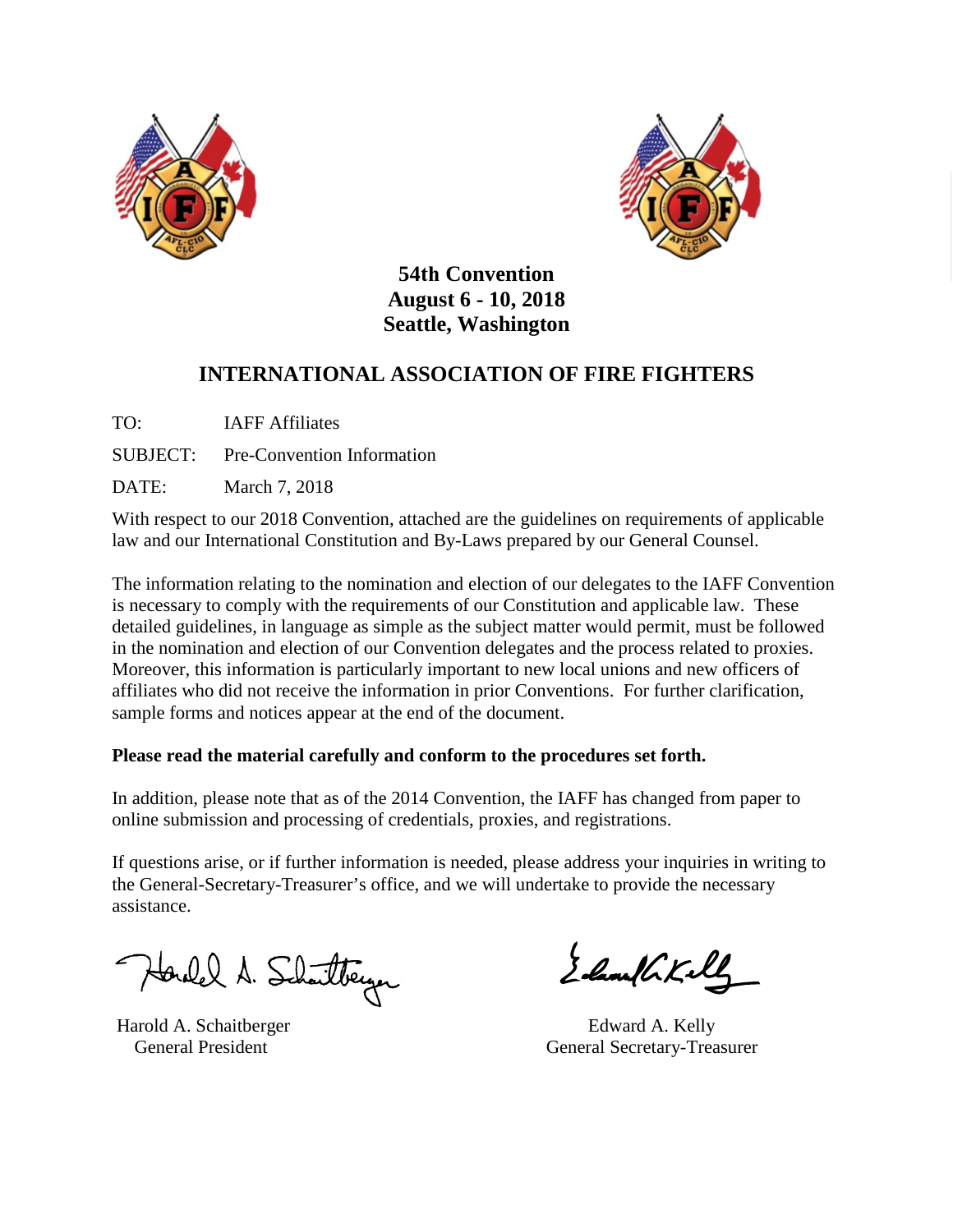## **LEGAL MEMORANDUM OF GUIDELINES**

**TO:** IAFF Affiliates

| <b>FROM:</b>                                                                                                                      | <b>IAFF General Counsel</b>                                                                                                                                                                                                                                                                                     |                                                                                                        |  |  |  |
|-----------------------------------------------------------------------------------------------------------------------------------|-----------------------------------------------------------------------------------------------------------------------------------------------------------------------------------------------------------------------------------------------------------------------------------------------------------------|--------------------------------------------------------------------------------------------------------|--|--|--|
| <b>SUBJECT:</b>                                                                                                                   | Requirements of IAFF Constitution and By-Laws and of Federal Law (LMRDA) governing<br>nomination and election of delegates to Convention and related matters                                                                                                                                                    |                                                                                                        |  |  |  |
| <b>RULES OF FEDERAL LAW</b><br>$\mathbf 2$                                                                                        |                                                                                                                                                                                                                                                                                                                 |                                                                                                        |  |  |  |
|                                                                                                                                   | <b>IAFF CONSTITUTIONAL REQUIREMENTS</b>                                                                                                                                                                                                                                                                         | $\overline{2}$                                                                                         |  |  |  |
| 1a. Membership Decides<br>1b. Who Pays Expenses<br>1c. Notice of Nominations                                                      | 1. The Decision of a Local Union on Whether and How to be Represented<br>1d. When Proxy Representation is Permissible<br>1e. Notification to IAFF General Secretary-Treasurer<br>2. Delegates by Virtue of Office<br>2a. Federal Law Restrictions Applicable to All Convention Delegate Elections by Affiliates | 2<br>$\overline{\mathbf{c}}$<br>$\overline{\mathbf{c}}$<br>$\overline{\mathbf{c}}$<br>3<br>3<br>3<br>3 |  |  |  |
| 2b. Vacancy appointments                                                                                                          |                                                                                                                                                                                                                                                                                                                 | 3                                                                                                      |  |  |  |
|                                                                                                                                   | 3. Nominations of Regular Delegates                                                                                                                                                                                                                                                                             | 4                                                                                                      |  |  |  |
| 4a. Credentials                                                                                                                   | 4. Election of Regular Delegates                                                                                                                                                                                                                                                                                | 4<br>5                                                                                                 |  |  |  |
| 5. Observers                                                                                                                      |                                                                                                                                                                                                                                                                                                                 | 5                                                                                                      |  |  |  |
| 6b. Notification Required                                                                                                         | 6. Nomination and Election of Proxy Delegates (IAFF Constitution and By-Laws Article IV, Section 2, pp. 5-6)<br>6a. Proxy Carriers Must be Delegates - Not Local Unions                                                                                                                                         | 5<br>5<br>5                                                                                            |  |  |  |
| 7. Notice Requirements<br>7b. Notice of Election                                                                                  | 7a. Notice of the Decision on Whether and How to be Represented and Notice of Nominations                                                                                                                                                                                                                       | 5<br>5<br>6                                                                                            |  |  |  |
| 8b. Eligibility List<br>8c. Issuing the Ballot<br>8e. Mail Balloting<br>8f. Tally<br>8g. Void Ballots<br>8h. Counting the Ballots | 8. Procedures for Manual Balloting<br>8a. Election Committee or Tellers<br>8d. Secret Ballot Requirements                                                                                                                                                                                                       | 6<br>6<br>6<br>6<br>7<br>7<br>7<br>8<br>8                                                              |  |  |  |
|                                                                                                                                   | 9. Financing of Campaigners for International Office                                                                                                                                                                                                                                                            | 8                                                                                                      |  |  |  |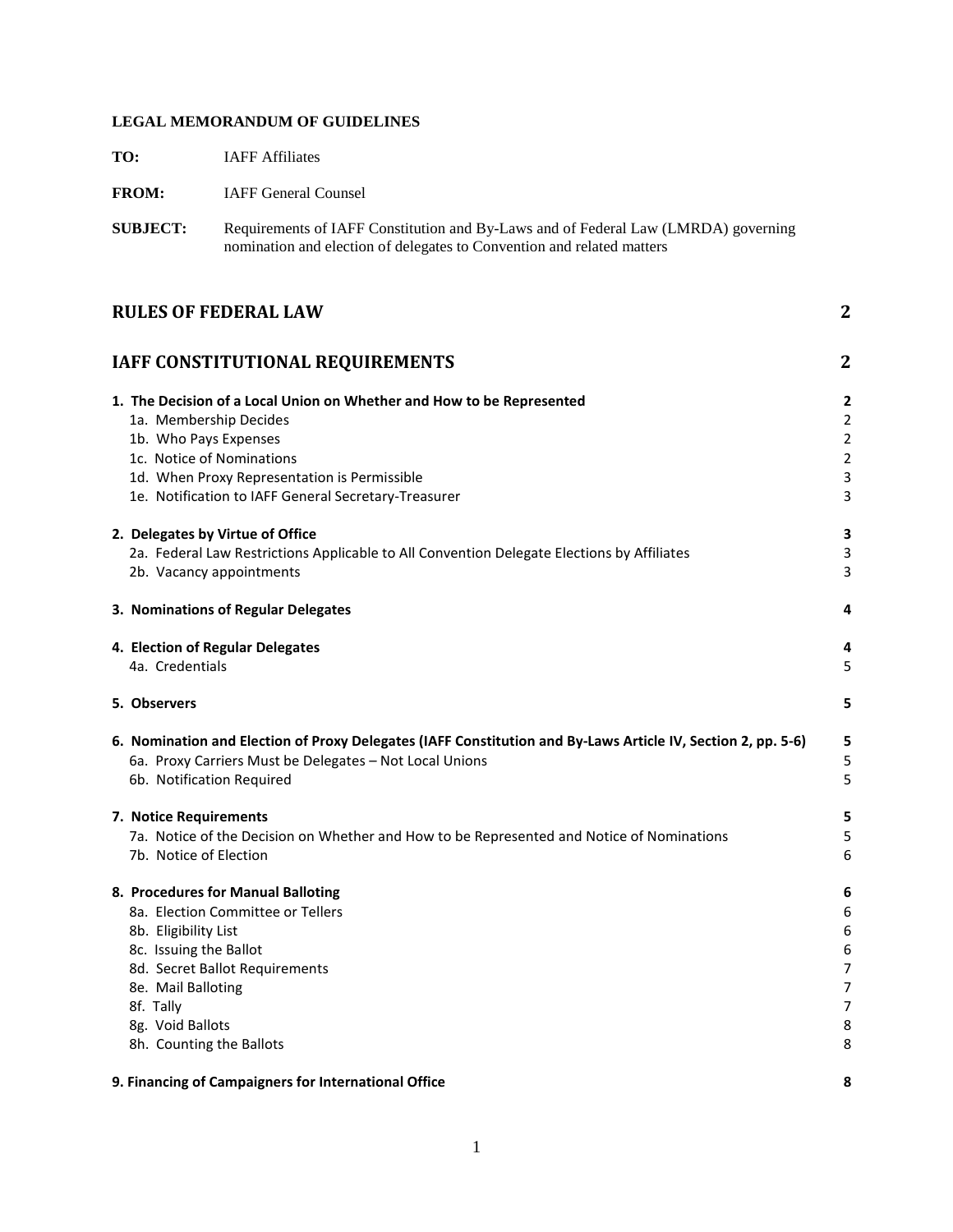| <b>ATTACHMENT A:</b> Sample meeting notice for locals with 101 or more members | 9  |
|--------------------------------------------------------------------------------|----|
| <b>ATTACHMENT B:</b> Sample meeting notice for locals with 100 or less members | 10 |
| <b>ATTACHMENT C:</b> Sample notice of election of delegates and alternates     | 11 |

## <span id="page-2-0"></span>**RULES OF FEDERAL LAW**

The election rules provided in Title IV of the Labor-Management Reporting and Disclosure Act (LMRDA) can be quite technical and can be violated inadvertently by people who are acting in good faith and doing what they think is reasonable. **Accordingly, it is very important for all affiliates and, in particular, all local union officials to read and follow the below procedures, in order to avoid making errors that could damage the delegate-election process and consequently call into question the validity of the election of International officers.**

## <span id="page-2-1"></span>**IAFF CONSTITUTIONAL REQUIREMENTS**

Article IV, Sections 2, 3, 4, and 5; Article XIII, Section 15; and Article XIV, Section 6, of the IAFF Constitution and By-Laws pertain to delegate and proxy representation at the International Convention. Please review these sections carefully before proceeding with the rest of these guidelines. Locals should also review and be mindful of any requirements in their local constitution and by-laws regarding delegate selection. To the extent there is a conflict, however, the IAFF Constitution and By-Laws and this memorandum should be your guide.

<span id="page-2-2"></span>1. The Decision of a Local Union on Whether and How to be Represented

<span id="page-2-3"></span>1a. Membership Decides

In order for your local to comply with federal law, the local membership – not just the Executive Board or certain officers – must decide whether the local will send its own delegate(s) to the International Convention, and if so, how many delegates and alternates will be elected within the limits set forth in Article IV, Section 2 of the IAFF Constitution and By-Laws (pp. 5-6). The method of electing alternates (if there are to be any) must also be determined by the membership if the local's constitution and by-laws does not already specify a method. For example, the members may want to hold nominations and elections of delegates separately from nominations and election of alternates, or they may simply decide to designate the closest runner(s)-up in the delegate contest as alternates.

Whether you plan to attend the Convention or send proxies may be determined at a single regular or special meeting for which adequate notice has been given. (See Section 7 for Notice Requirements).

<span id="page-2-4"></span>1b. Who Pays Expenses

If the local does decide to send its own delegate(s), the members should decide, prior to holding nominations, whether the local will pay full or partial expenses of the delegate(s), or whether the delegate(s) will have to attend the Convention entirely at his/her personal expense. Before nominations are held, the members should clearly understand whether and to what extent the local will pay to cover delegate expenses.

### <span id="page-2-5"></span>1c. Notice of Nominations

If nominations are to be held at a meeting after the one at which the above decisions are made, then, in addition to the other required information (the requirements are detailed later in this memorandum), the Notice of Nominations must also advise members how many delegates and alternates will be chosen and whether and to what extent expenses of the delegates will be covered by the local.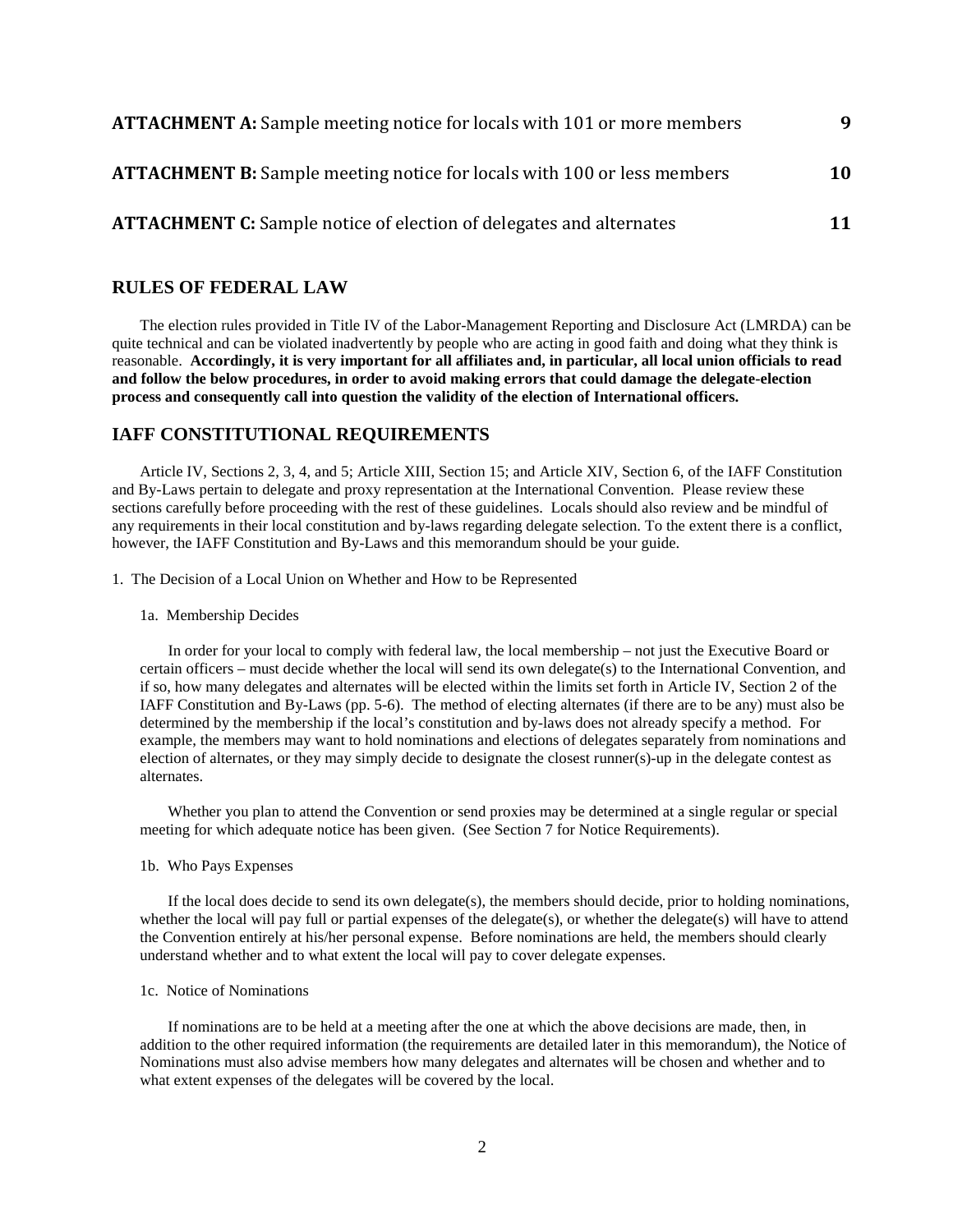#### <span id="page-3-0"></span>1d. When Proxy Representation is Permissible

Your membership may decide not to send any delegates, or they may find that no member in good standing of the local wishes to be a delegate (for example, because the members have decided that the local cannot afford to cover delegate expenses). Under these circumstances, if your local has an average of 101 members or more from April 1, 2017 through March 31, 2018, then the local *cannot* be represented by proxy at the International Convention. However, if your local has 100 members or less, the local has the constitutional option of being represented by proxy (Article IV, Section 2, IAFF Constitution and By-Laws, pp. 5-6), and the membership (again, not just the Executive Board or certain officers) must be given the opportunity to vote on that option. If the members vote in favor of being represented by proxy, then proxy nominations must be held at a later date. (See Section 6 of this document for details on proxy delegates).

It should be noted that Article IV, Section 2C of the IAFF Constitution and By-Laws, (p. 6) states: "No local union delegate may accept proxies to represent membership in excess of 100 and provided further, however, that in no event shall the total of proxy votes carried by all delegates within a local union exceed 200."

#### <span id="page-3-1"></span>1e. Notification to IAFF General Secretary-Treasurer

Submission of proxy credentials by a local union of 100 or less members may commence after April 9, 2018. **The online credentialing process for proxy representation for these locals must be completed no later than August 1, 2018.** (See Article IV, Section 5, IAFF Constitution and By-Laws, pp. 7-8). **Please note that the online credentialing process will not be deemed completed until both officers of your affiliate log on to the system and complete the process.** 

1f. Quorum Requirements – When Applicable

Under federal law, local constitutional quorum requirements are not applicable to the decision on whether and how to be represented, or to the delegate nomination or election process (if any). A quorum requirement, if the local has one, would still apply to the decision on whether to pay all, part, or none of the expenses incurred by delegates.

#### <span id="page-3-2"></span>2. Delegates by Virtue of Office

If certain officers are designated as delegates to the International Convention by virtue of office by your local constitution and by-laws, these officers may serve as delegates without new nominations and elections being held if the original nominations and election for these officers have met the required standards under federal law, including proper notification, secret ballot, and members being given a reasonable opportunity to nominate and vote.

#### <span id="page-3-3"></span>2a. Federal Law Restrictions Applicable to All Convention Delegate Elections by Affiliates

Some affiliates may believe that because their local union elections are not subject to the LMRDA's requirements, neither are their certifications of delegates to the IAFF Convention. This is not the case. For example, Canadian local elections, and wholly public sector local union elections in the United States, are not subject to the requirements of the LMRDA. However, the elections for delegates of these affiliates to the IAFF Convention are fully subject to the LMRDA because the *International* is subject to these requirements. Therefore, the elections of local union officers for Canadian and wholly public sector U.S. locals must comply with the U.S. federal standards for elections if they are to serve as delegates by virtue of office to the IAFF Convention. This specifically includes the requirement that these officers have not been in office for more than three years without standing for reelection.

<span id="page-3-4"></span>2b. Vacancy appointments

Be careful to note, however, that if any individual is serving in office as the result of an appointment to fill a vacancy, he/she may not automatically serve as a delegate. In such case, new nominations and an election would have to be held for that delegate position.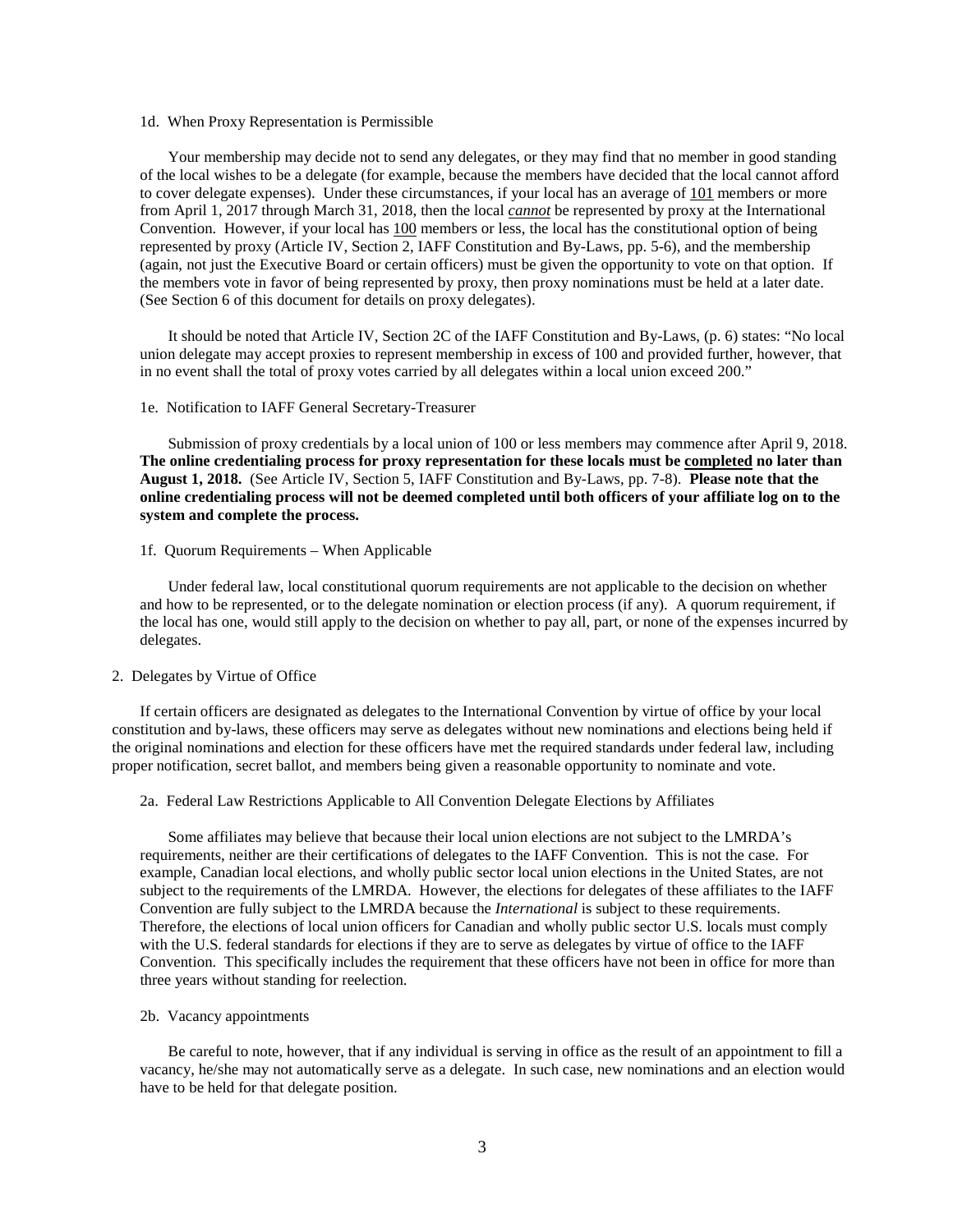#### <span id="page-4-0"></span>3. Nominations of Regular Delegates

If the local decides to send its own delegate(s) to the Convention, nominations for delegate(s) and alternate(s) may be held at the same meeting where the local decides whether to be represented at Convention (provided that all necessary nomination information has been included in the meeting notice), or at a subsequent meeting for which adequate notice of nomination has been given.

The following points must be remembered when conducting nominations:

- (a) All members in good standing of your local are eligible to nominate and be nominated for delegate or alternate.
- (b) If your local union constitution and by-laws requires that nominees be present at the meeting to accept a nomination, then members who for any reason are not able to attend the meeting must be allowed to submit written acceptances in advance. In these circumstances, the notice of nominations must advise members of the time by which advance written acceptance must be received and the person to whom they are to be submitted.
- (c) If nominations of delegates and alternates are held separately (that is, if alternates are not going to be decided later simply by designating the closest runners-up in the delegate election), then the same member may not accept nomination for both delegate and alternate, as this might result in the same individual being elected as both a delegate and an alternate.

#### <span id="page-4-1"></span>4. Election of Regular Delegates

There is no requirement to have an election if there is only one candidate nominated for a given delegate position, provided that members in good standing have been properly notified of the process for submitting nominations and allowed the opportunity to nominate any qualified member. Depending on the working hours and location of the members, the election of delegates and alternates may take place at the same meeting at which nominations are held provided that necessary election information has been included in the meeting notice (please refer to Section 7). However, the election may be held at a subsequent meeting, or at one or more polling places open over a specified period(s) of time, or by mail ballot. Your local constitution and by-laws may already prescribe where and how the election is to be held. However, depending on the following requirements, you may have to develop procedures that go beyond what is provided in the local constitution and by-laws:

- (a) Every member in good standing must be given a reasonable opportunity to vote. For example, if some members because of their working hours or location or other good cause specified in your local constitution and by-laws are unable to attend the meeting or polling site where you plan to hold balloting, an additional meeting or special polling hours and locations must be scheduled to accommodate these members, or the local must provide an absentee procedure that would allow these members to vote by mail. (See Attachment C). All polling sites, hours at each site, date(s), and absentee ballot procedures must be clearly explained in the Notice of Election, Section 7b.
- (b) Locals must provide facilities to assure that members vote their ballot in secret. Secret ballot requirements are addressed in Section 8d.
- (c) If voting for delegates and alternates is to take place at the same meeting at which nominations are held, then the names of the nominees may be posted, and members can use blank pieces of paper on which to write the names of candidates of their choice (up to the number that the local has decided to elect).

If voting is to take place on a date subsequent to nominations, then printed ballots are preferable, but not legally required, as long as the names of nominees are clearly posted and members are told the number of candidates for which they may vote. The printed ballots (if used) should tell members the number of candidates for which they may vote.

Your local may be conducting its election by mail, in which case printed ballots are obviously a necessity.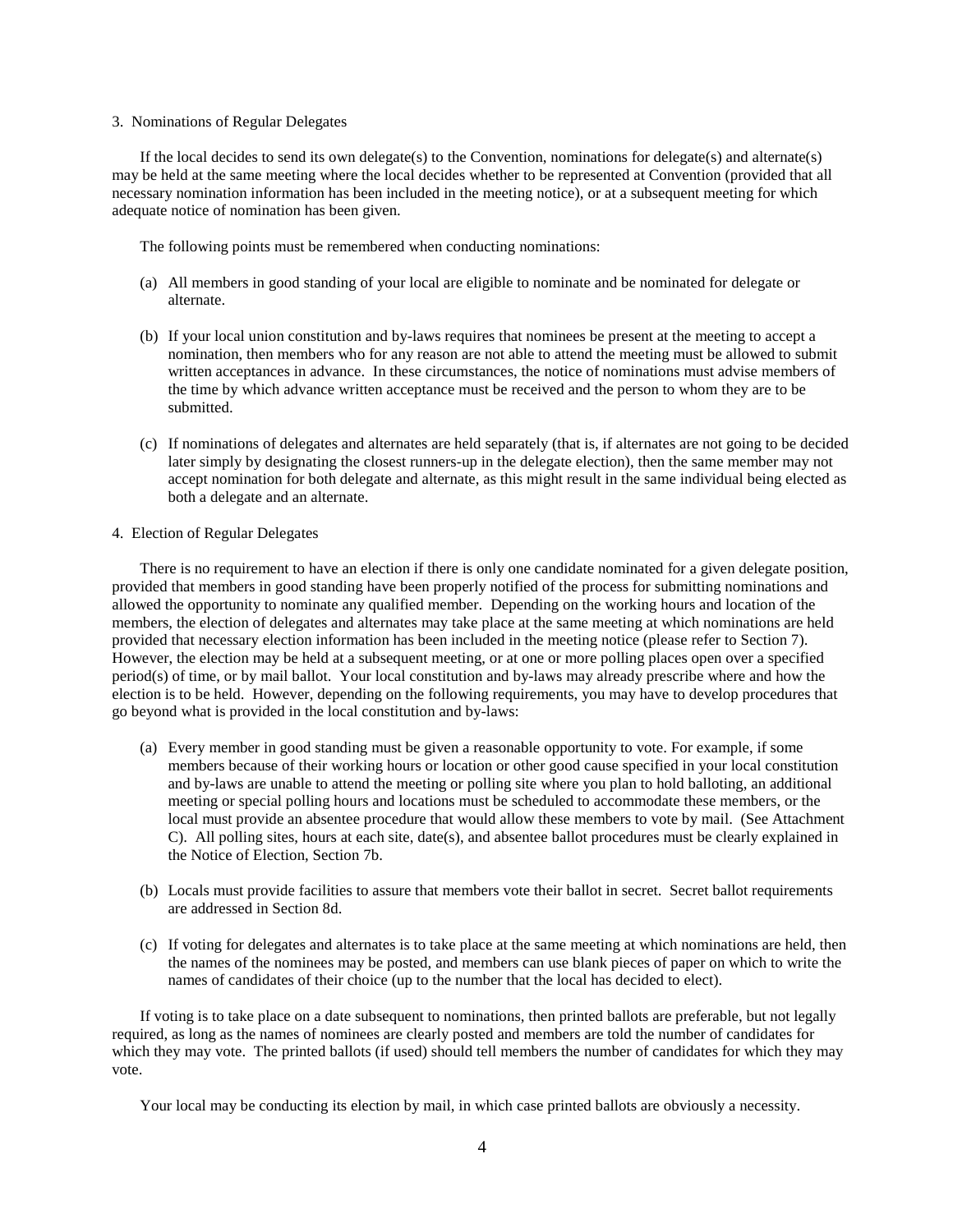Arrangements should be made in advance to have the ballots prepared as soon as possible after nominations. (See Section 8 for details on voting procedures).

<span id="page-5-0"></span>4a. Credentials

Delegate credentials **may only be obtained using the IAFF's online credentialing process, beginning April 9, 2018.** Locals whose delegates wish to serve as proxy carriers are strongly urged to submit their credentials online as soon as possible once the submission period opens April 9. Locals that do not submit the credentials of their delegates early enough may not be able to have their delegates considered as nominees to carry proxies from other local unions. This is because the online credential system will not permit a local to register a proxy with an individual who is not himself or herself a properly credentialed and registered (paid) delegate.

#### <span id="page-5-1"></span>5. Observers

Any candidate for delegate or alternate may have an observer present at any local union's delegate election. The right to observe extends to the entire process of balloting and tallying. In large locals, with multiple or extensive polling place operations, candidates are entitled to as many observers as are necessary to observe all phases of balloting and tallying. In local unions that will be conducting their delegate elections by mail, candidates' observers are entitled to be present at the preparation and mailing of ballots and at the pickup and tally of ballots. If any candidate or candidate's representative contacts your local union, local officers must cooperate in giving the date(s), time(s), and location(s) of all phases of any scheduled election of delegates.

<span id="page-5-2"></span>6. Nomination and Election of Proxy Delegates (IAFF Constitution and By-Laws Article IV, Section 2, pp. 5-6)

<span id="page-5-3"></span>6a. Proxy Carriers Must be Delegates – Not Local Unions

Locals of 100 members or less that decide to be represented by proxy must not proceed immediately with nominations and elections of their proxy designee. To hold proper nominations of proxy carriers, a local must first have available to it a list of regular delegates elected in other locals within the same district. Under federal law, an elected delegate must be nominated and elected to carry a proxy, not a local union. In the event a local sending a proxy wishes to elect an alternate (or back-up) delegate to carry its proxy (if the first-elected delegate is unable to do so), the alternate delegate must come from the same local union as the first-elected delegate and the same procedures for nomination, election, etc., should be followed.

<span id="page-5-4"></span>6b. Notification Required

Notification requirements will be similar to those for nomination and election of regular delegates. Candidates will have the same right to have observers present at proxy-delegate elections as they will have for elections of regular delegates.

### <span id="page-5-5"></span>7. Notice Requirements

<span id="page-5-6"></span>7a. Notice of the Decision on Whether and How to be Represented and Notice of Nominations

It is recommended that locals conduct one meeting to decide whether and how to be represented and to nominate regular delegates, if necessary.

Federal law requires that members be given a reasonable opportunity to nominate candidates of their choice for delegates. This includes a reasonable opportunity to participate in the decision-making process leading up to nominations or leading to a decision not to be represented, thereby making nominations unnecessary. Part of the "reasonable opportunity" involves receiving advance notification of the relevant meeting or meetings.

Notification must be given in writing, in a manner reasonably calculated to reach all members well enough in advance so that members have a reasonable opportunity to plan for the meeting(s). Notices may be mailed and/or posted or otherwise distributed, as long as each member receives notice. It is suggested, but not legally required, that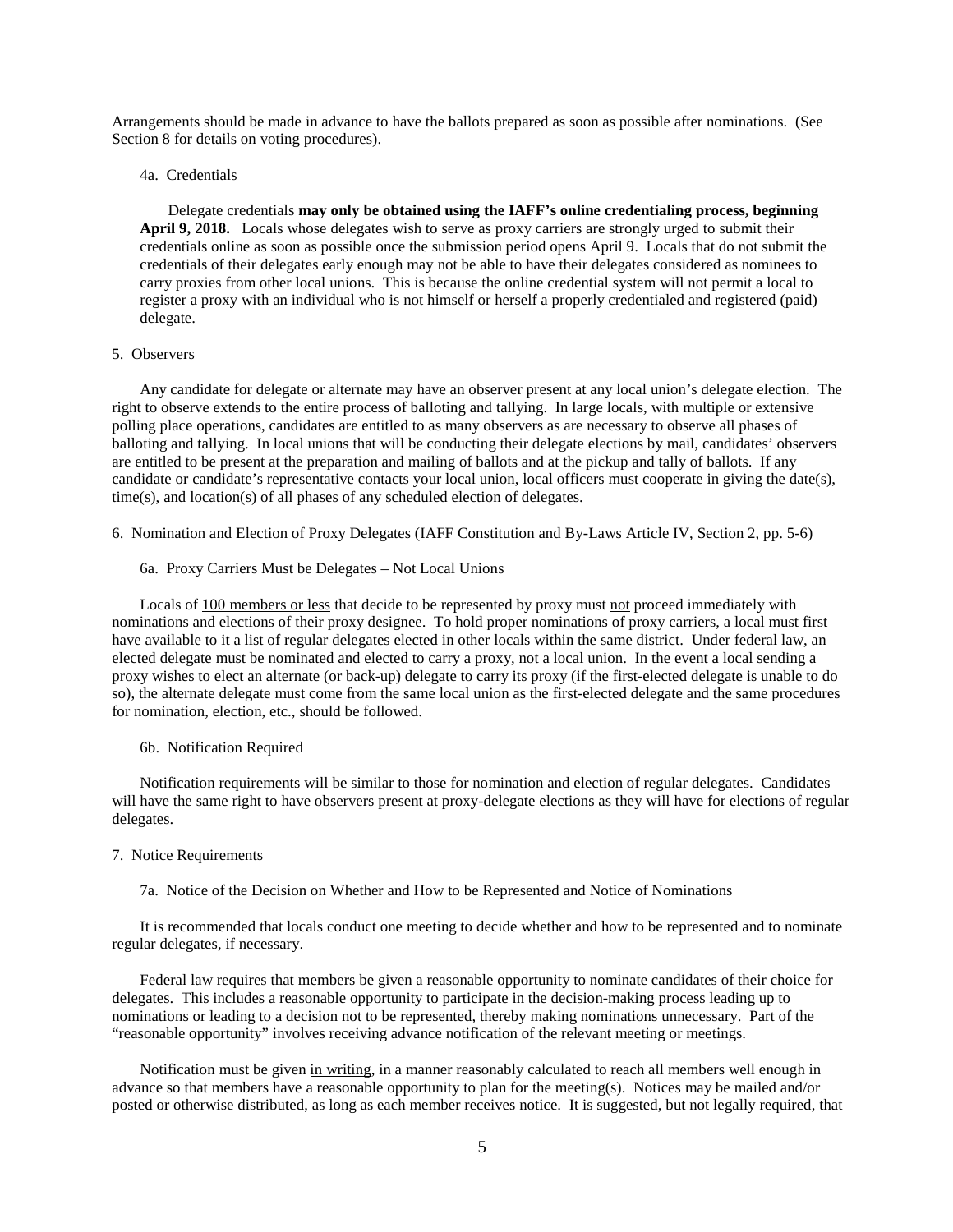local unions follow the same procedure for the nominations notice that the law requires for the elections notice – that is, to mail notices at least 15 days in advance of the meeting to each member at his or her last known home address.

The text of the notice must clearly state the date, time, and place of the meeting and that during this meeting the membership will decide whether to elect a delegate(s) and an alternate(s) to the 2018 Convention, or whether to grant a proxy if the local has 100 members or less. The notice should also state that if the members decide to send one or more delegates to the Convention, they will then decide whether the local will cover all, part, or none of the expenses of the delegate(s). With respect to nominations, the notice must state the form of nominations (for example, nominations will be taken from the floor, no seconds will be necessary), in addition to the date, time, and place of nominations. Moreover, if your local constitution and by-laws requires that members be present at the meeting to accept nominations, the notice must state that members who for any reason will be unable to attend may submit written acceptances in advance. The time by which such acceptances must be received and the person to whom they are to be submitted must also be specified.

#### <span id="page-6-0"></span>7b. Notice of Election

Section 401(e) of the LMRDA requires that, not less than 15 days prior to the election, notices thereof shall be mailed**, by U.S. mail (or Canadian postal service),** to each member at his/her last known home address. If your local will be conducting its delegate election by mail, the notice of election may be combined with balloting instructions and included in the package of balloting materials, and the whole package mailed at least 15 days in advance of the date by which voted ballots are to be received and counted.

If, as in most cases, your local uses manual balloting, the notice must give the date(s), time(s), and location(s) of the meeting(s) and/or polling place(s) where the voting will take place and must also state that the election will be for delegates and alternates to the 2018 International Convention.

Notice of Election may be combined with the notice in Section 7a above – that is the easiest and most economic option available. Examples of notices that might be applicable to your local's situation are illustrated in Attachments  $A - C$ .

## <span id="page-6-1"></span>8. Procedures for Manual Balloting

<span id="page-6-2"></span>8a. Election Committee or Tellers

If your local has constitutional procedures for electing or appointing an election committee or tellers to take charge of the balloting, follow those procedures. If not, then the members at a meeting should elect an election committee or should authorize the local president to appoint one. This can be accomplished at the same meeting where decisions are made about whether and how to be represented. The duties of the election committee should be clearly established. Will it just be concerned with balloting or will it also be in charge of issuing notices, preparing eligibility lists, and so forth?

## <span id="page-6-3"></span>8b. Eligibility List

At the meeting or polling site where balloting will be conducted, the election committee should have a list of names of the local's members who are eligible to vote – that is, all members in good standing.

In good standing with respect to payment of dues is defined in the IAFF Constitution and By-Laws, Article XIII, Section 4, p. 39, as follows: "If he/she fails to make payment by the fifteenth day following the month such dues are payable, he/she shall be notified by the Secretary-Treasurer or Secretary of the local union that he/she is delinquent and will be automatically suspended and lose his/her good standing if payment is not made within sixty (60) days following such notification."

### <span id="page-6-4"></span>8c. Issuing the Ballot

When a voter approaches the table to be issued a ballot, he/she should be asked to present identification (driver's license, union card, or any other reasonable ID), unless the voter's identity is personally known to the election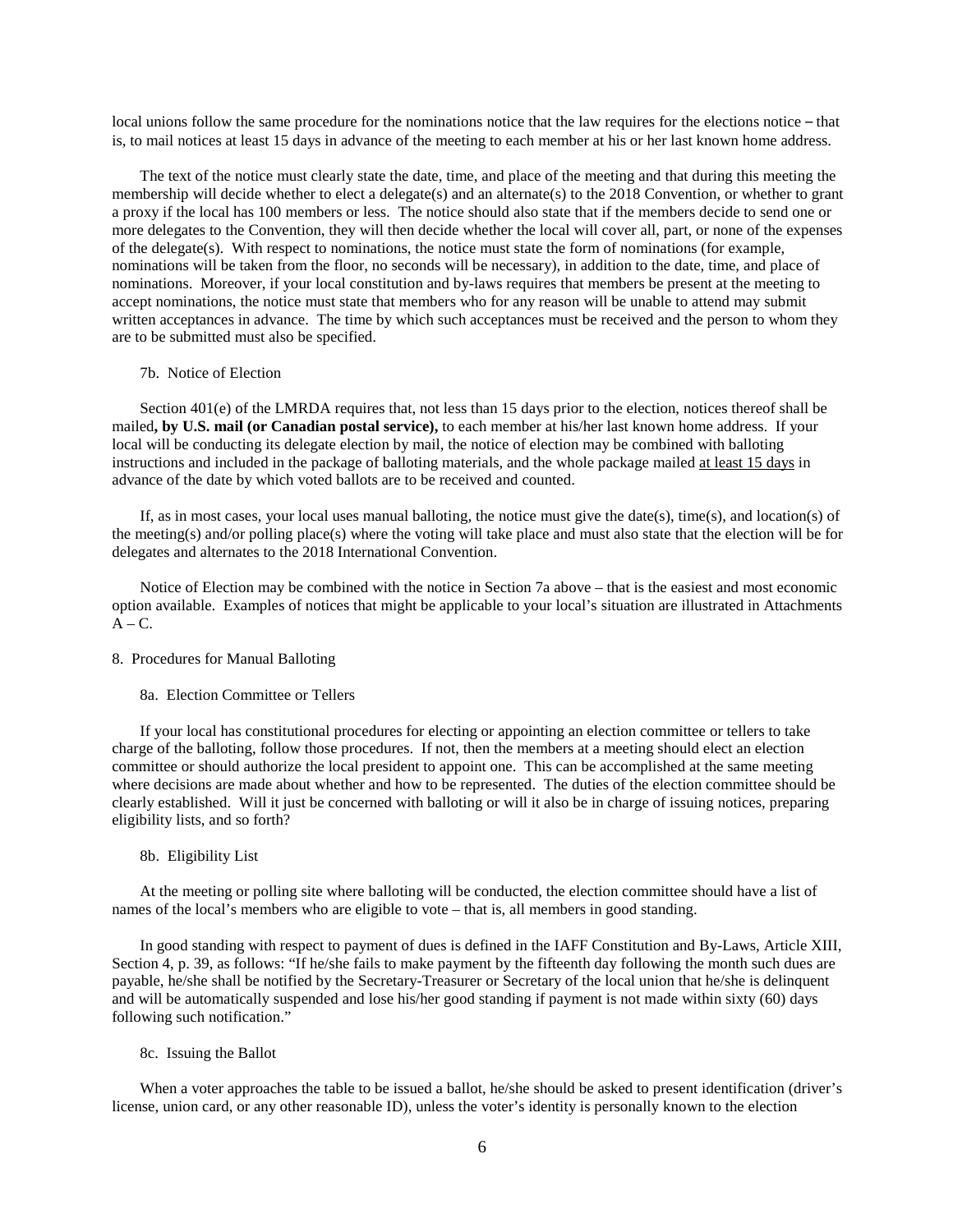committee member(s) issuing the ballot. Prior to handing the voter a ballot, the voter's name should be checked off on the eligibility list. If the name does not appear on the list, local financial records should be checked to determine whether an error has been made. If the individual is found to be eligible, his/her name should be added to the eligibility list and checked off, and he/she should be given a ballot.

If an individual wishes to vote, but available records indicate that he/she is ineligible or there are no records to support his/her eligibility, he/she must be allowed to vote a "challenged" ballot if he/she so desires. To vote by challenged ballot, the individual is given a regular ballot, a small, unmarked envelope, and a larger envelope on which the following should be written: the voter's name, job title and station, the reason for the challenge, and the name of the election committee member issuing the ballot. The voter should then be instructed to go to the voting booth and mark his/her ballot but not to sign it, then to seal it in the small envelope but not to sign or mark the envelope in any way, and then to seal the small envelope inside the larger envelope with the written information and drop the whole package in the ballot box. A record must be kept of the names of all individuals who vote by challenged ballot. The names may simply be added to the list of eligible voters, with a "C" placed to the left of the name to indicate "challenged."

<span id="page-7-0"></span>8d. Secret Ballot Requirements

The voting *must be by secret ballot*. Even if some members don't care whether others see how they vote, the courts have ruled that secret balloting facilities must be provided, and the local must require members to use them.

Proper facilities consist of voting booths (cardboard boxes set up on tables may suffice if they are arranged in a way that assures secrecy), or curtained areas, or separate rooms where members can mark their ballots one at a time, etc. A ballot box must also be provided, into which members must place their folded ballots (larger locals may have voting machines, instead of paper ballots and ballot boxes).

Members should be advised not to sign their ballots and not to place any markings on them that would identify the member with his/her vote.

Please note that according to the U.S. Department of Labor, *there are currently no online voting systems that meet the secret ballot requirement*, due to the possibility of identification. Therefore, delegates, alternates, or officers that are delegates by virtue of office **cannot** be elected by online web-based voting.

<span id="page-7-1"></span>8e. Mail Balloting

If your local union will be conducting its delegate election by mail, the local should obtain a separate post office box for the receipt of voted ballots. The Notice of Election and instructions accompanying the ballots must clearly state the date and time when voted ballots will be retrieved from the box, and that ballots received after that time will not be counted. Since 15-day mail notice of the election is required, and will likely be included as part of the mailballot package, the date for receipt of voted ballots must be at least 15 days after the date on which the ballot package is mailed to members.

In mail-ballot elections, it is recommended that locals use a double envelope system for the return of voted ballots. Instructions accompanying the ballots should clearly require members to mark their ballot and seal it in the small envelope, but not to sign or identify themselves on either the ballot or the small envelope. The instructions should then require that the small envelope be sealed in the larger envelope on which the local's return post office box address has been printed, and that the member must then place his/her name and address in the designated place on the outer envelope. This system allows for verifying voter eligibility at the time of the tally, while still maintaining ballot secrecy.

#### <span id="page-7-2"></span>8f. Tally

Each candidate is permitted to have an observer at the tally of ballots. A candidate may have as many observers at the tally of ballots as may be necessary to effectively observe the actual counting of ballots. Only the tellers should handle ballots during the tally.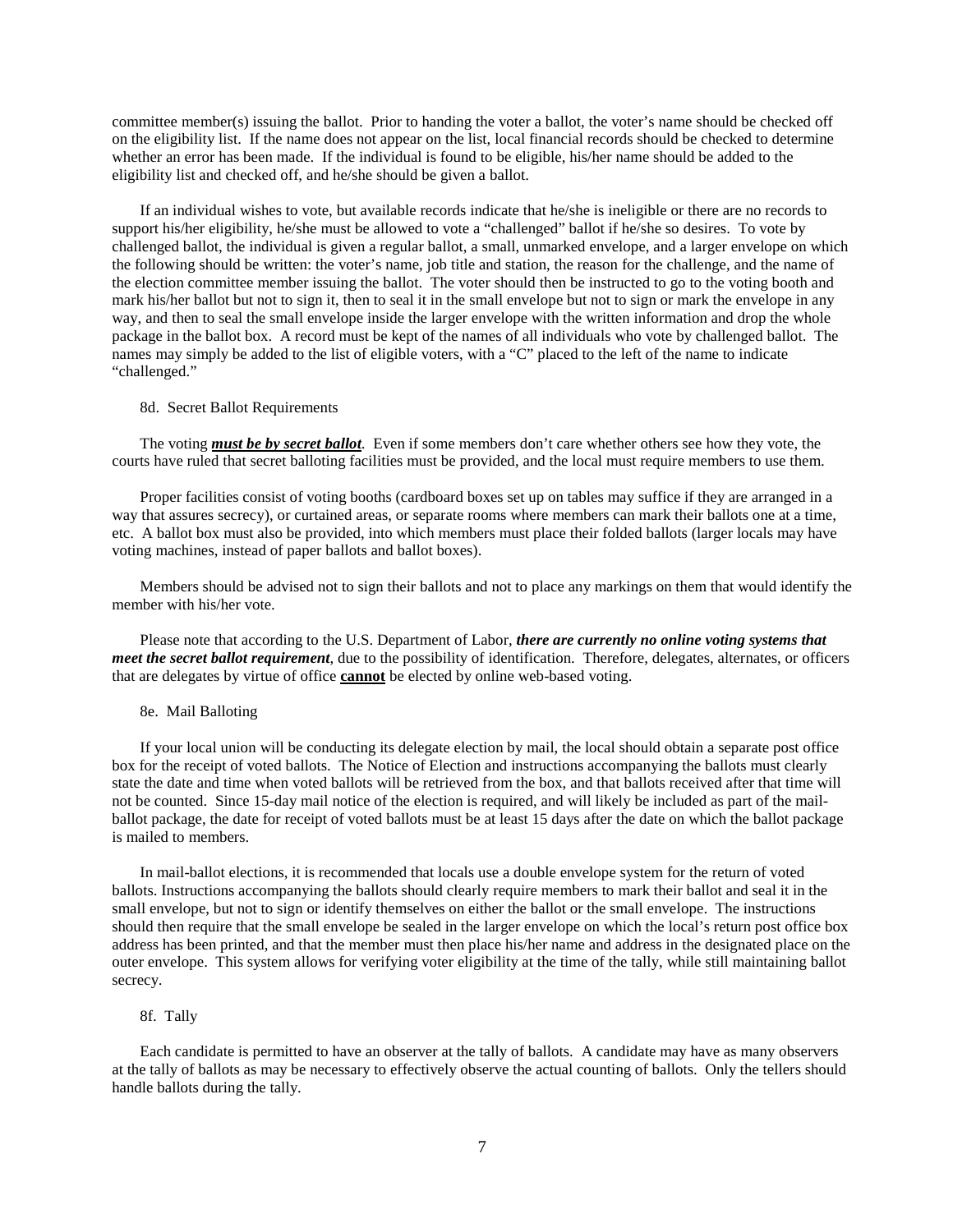#### <span id="page-8-0"></span>8g. Void Ballots

If a ballot bears a signature, initials, or other markings that identify the voter, then the ballot must be voided. Extraneous markings that do not identify the voter are not grounds for voiding the ballot.

Challenged ballots must be resolved and, if found eligible, counted if their number may affect the outcome of the election. If this is the case, notations should be made on the outside challenged ballot envelopes reporting the disposition of the challenge. These envelopes should be retained by the local for one year along with the other election records.

When counting challenged ballots that have been resolved as eligible, care must be taken to insure the secret vote of the member. All inner envelopes should be removed from the challenged ballot envelopes. When all inner envelopes are so removed, then the tellers can proceed with opening them to remove the ballots for counting.

If any ballot is voided (for instance because the member signed his name on the ballot or the member voted for too many candidates), the ballot should be clearly marked "void."

#### <span id="page-8-1"></span>8h. Counting the Ballots

Those candidates receiving the highest number of votes shall be declared elected. No write-in votes shall be counted unless your affiliate has a provision in its constitution and by-laws explicitly allowing for the same. If there are any questions about what the voter meant to do on his/her ballot, the election committee should attempt to agree upon the "clear intent" of the voter and should allow observers to voice their opinions as well. A ballot should be voided only to the extent that a voter's intention is not clear. For example, if a ballot lists five candidates running for three delegate positions, and the voter has placed a mark clearly in the boxes next to two of the names, but the third mark is between the names of two other candidates, then just the third mark should be voided. However, if he/she is entitled to vote for not more than three candidates and instead votes for four, then all votes for the delegates must be voided.

Remember—if a nominee is unopposed, an election is unnecessary.

#### <span id="page-8-2"></span>9. Financing of Campaigners for International Office

Section 401(c) of the LMRDA provides that any candidate for delegate may have the local union distribute, by mail or otherwise, campaign literature for him/her at the candidate's own expense. Any candidate for International Office may have the International distribute campaign literature for him/her at the candidate's own expense.

Section 401(g) of the LMRDA prohibits the use of labor organization funds or employer funds to promote the candidacy of any candidate. This means that a practice where local unions decide to donate local union funds to the campaigns of candidates for International Office is *strictly prohibited*.

## **The term 'funds' applies not only to monies, but to union facilities, photocopy machines, the union logo, letterhead, newspaper, or other publications, etc.**

Some local unions have a practice of taking a vote at their regular meeting to endorse a candidate for a particular International office. This kind of action is permissible, and may be recorded in the local's minutes. If the local has a newsletter where it regularly reports what has transpired at meetings, then the endorsement may be reported as a straight news item. The local union newspaper may not, however be used to campaign for the candidate who has been endorsed, for example, by urging members to vote for delegates who will support the candidate, or to extol the virtues of the candidate. In addition, it would be improper for local unions to use union funds or union letterhead to write to other local unions saying whom they had endorsed. This would constitute campaigning, rather than mere reporting, and would be a violation of Section 401(g) of the LMRDA.

Remember, the general rule is that union or employer funds (broadly defined) may not be used to promote the candidacy of any candidate. Within that framework, local should act with restraint and common sense.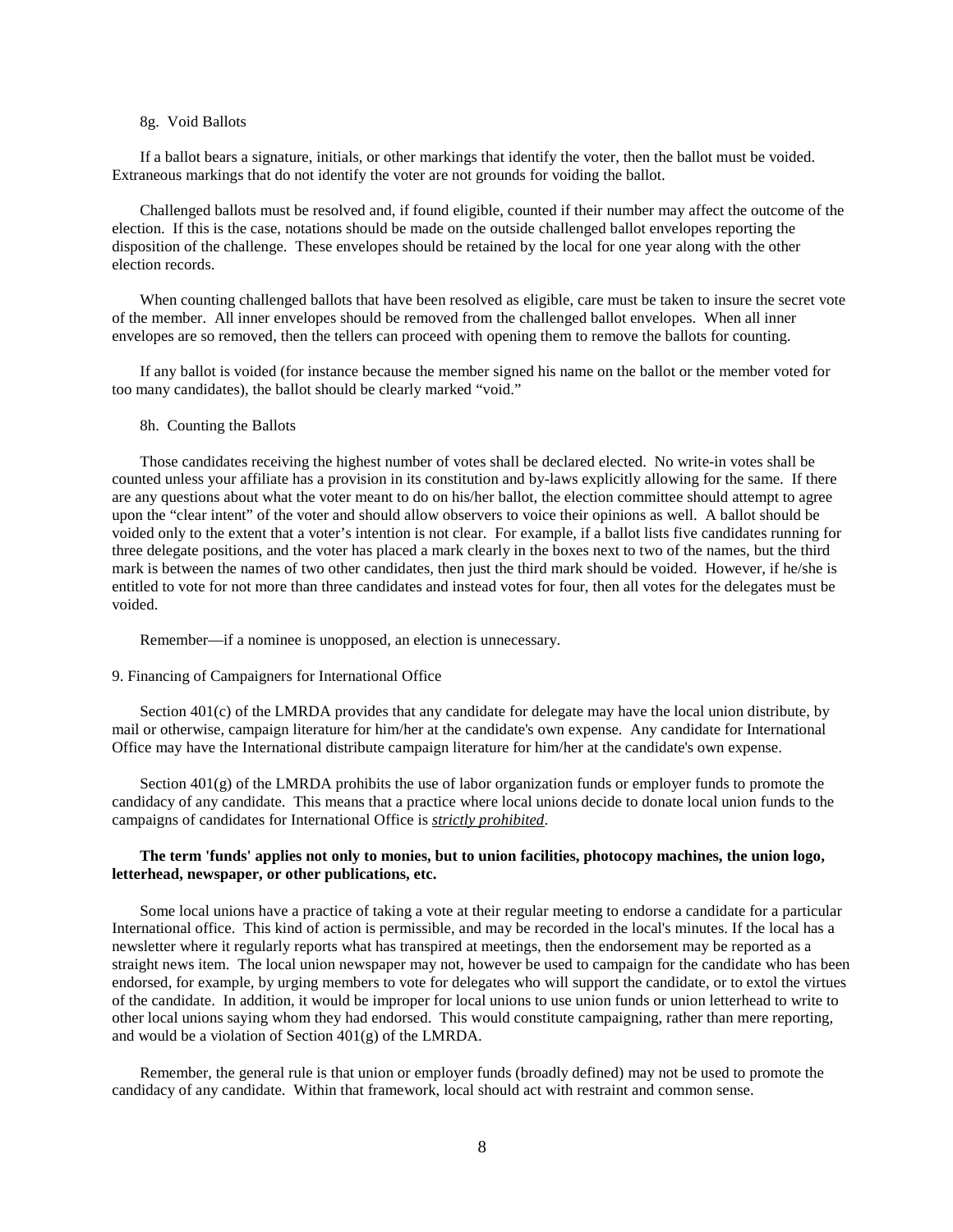## **SAMPLE NOTICE**

## <span id="page-9-0"></span>**ATTACHMENT A**

*Sample meeting notice for locals with 101 or more members*

*IMPORTANT MEETING NOTICE*

 $LOCAL$  #  $\_\_\_\_\_\_\_\_\_\_\_\_\_$ 

 $TIME(S):$ 

DATE(S):

LOCATION(S):

PRINCIPAL ITEM OF BUSINESS: Representation at the 2018 IAFF Convention

Members attending this meeting are to decide if the local will send a delegate or delegates to the 2018 IAFF Convention. If sending delegates, members will decide how many delegates and alternates are to be elected within the limits set forth in Article IV, Section 2 of the International Constitution and By-Laws and will also determine how alternates are to be decided. In addition, the members will decide whether the local will pay all or part of the expenses to be incurred by the delegate(s), or whether the delegate(s) will attend the Convention entirely at personal expense.

If needed, nominations will then proceed for delegates and alternates, if any.

Only members in good standing of this local union will be eligible to nominate or be nominated for delegate or alternate.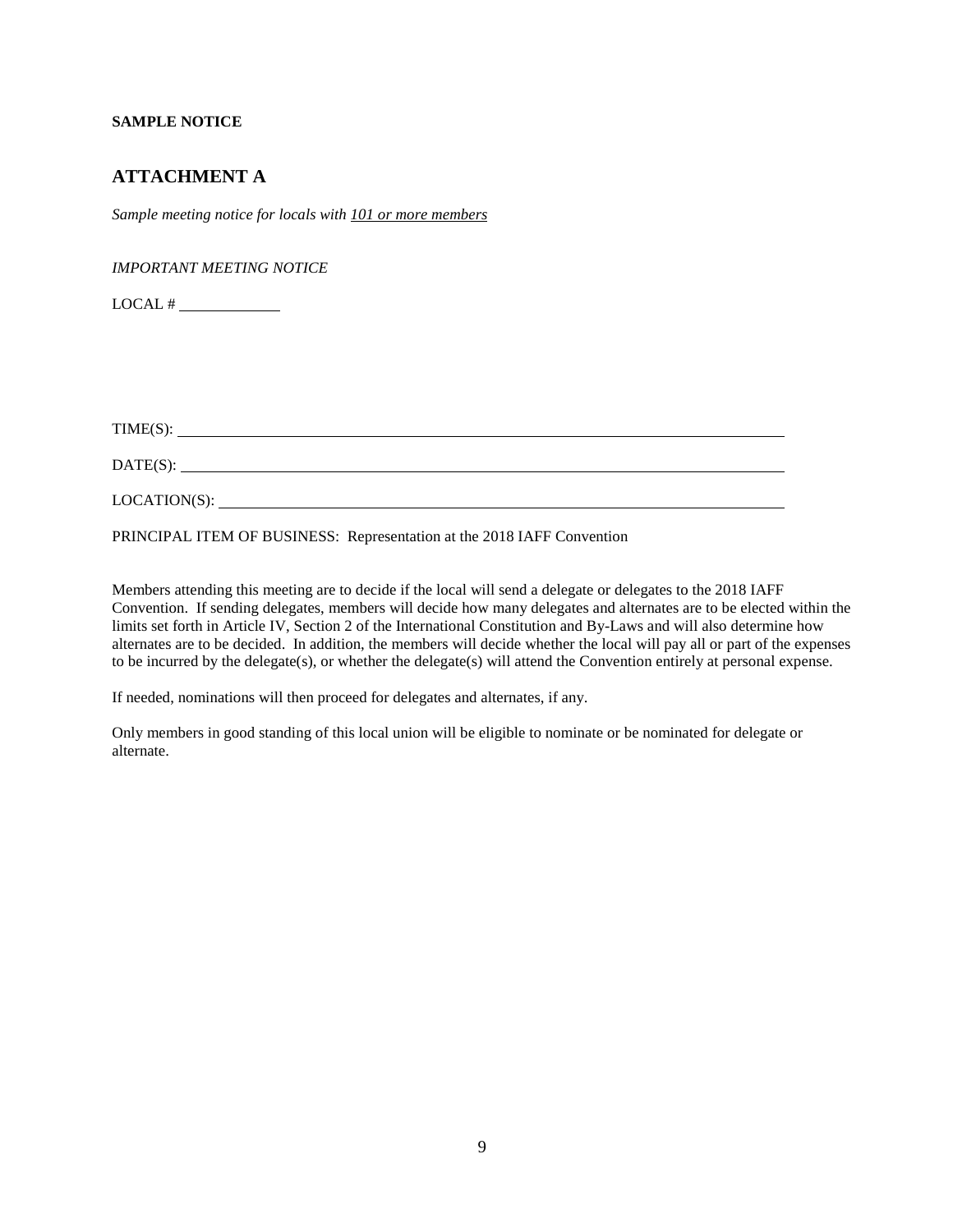## **SAMPLE NOTICE**

## <span id="page-10-0"></span>**ATTACHMENT B**

*Sample meeting notice for locals with 100 or less members.*

*IMPORTANT MEETING NOTICE*

 $LOCAL$  #  $\qquad$ 

TIME(S):

DATE(S):

LOCATION(S):

PRINCIPAL ITEM OF BUSINESS: Representation at the 2018 IAFF Convention

Members attending this meeting are to decide if the local will elect a delegate to the 2018 IAFF Convention. If sending a delegate, the members will also decide whether and how to elect an alternate delegate, and whether the local will pay any or all of the expenses to be incurred by the delegate.

If a decision is made not to send a delegate, the members must then vote on the option of granting a proxy.

If an election for a regular delegate is needed, nominations will be conducted at this meeting for delegate and alternate position(s) (if any).

Only members in good standing of this local union will be eligible to nominate or be nominated for delegate or alternate position(s).